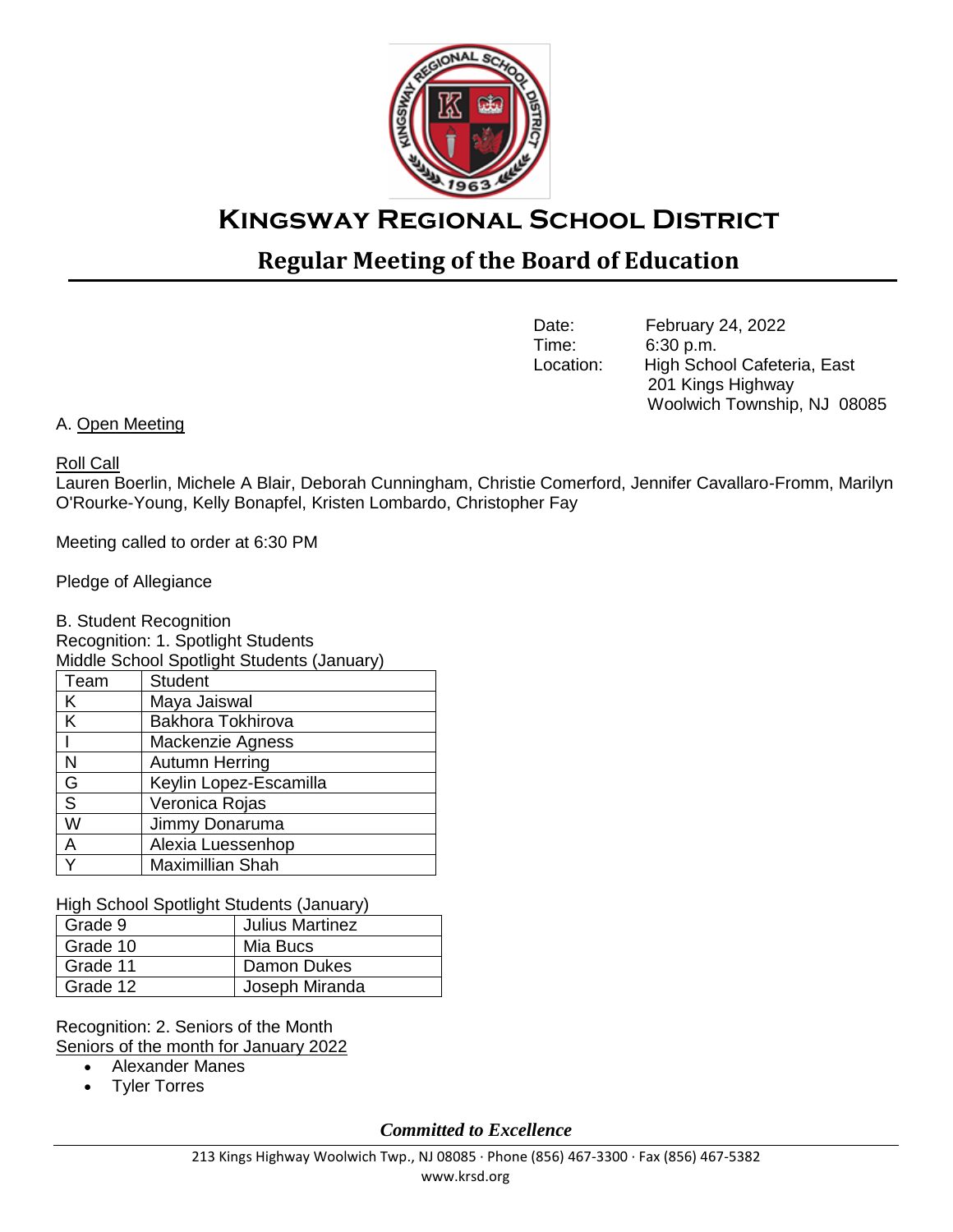Recognition: 3. Patriot's Pen/Voice of Democracy VFW Essay Contest Winner Tyler Torres

C. Staff Recognition

Information: 1. New Faculty/Staff Introductions

| <b>District</b>        |                          |
|------------------------|--------------------------|
| Andrea Conto           | Custodian                |
| <b>High School</b>     |                          |
| Alex Saavedra          | <b>Scholastics Tutor</b> |
| Middle School          |                          |
| <b>Kate Richards</b>   | <b>School Nurse</b>      |
| <b>Timothy Shields</b> | Paraprofessional         |

D. Presentations

Recognition: 1. Teacher of the Year 2021-2022

- High School: Laura Reynolds
- Middle School: Nicole DiBonaventura

Recognition: 2. Educational Professional of the Year 2021-2022

Owen McBride - High School Guidance Counselor

Information: 3. Middle School Academic Program African American Experience

E. Public Participation Procedural: 1. Public Comment

F. Approval of Minutes Action: 1. Minutes Motion by Michele A Blair, second by Christie Comerford. Resolved, that the Kingsway Regional School District Board of Education approve the minutes of the following meeting(s): January 6, 2022 Reorganization Meeting Minutes January 20, 2022 Work Meeting Minutes January 27, 2022 Regular Meeting Minutes

Final Resolution: Motion Carries Yes: Lauren Boerlin, Michele A Blair, Deborah Cunningham, Christie Comerford, Jennifer Cavallaro-Fromm, Marilyn O'Rourke-Young, Kelly Bonapfel, Kristen Lombardo, Christopher Fay

G. Correspondence

H. Approval of Action Items Action (Consent): 1. Approval of Action Items Motion by Michele A Blair, second by Christopher Fay.

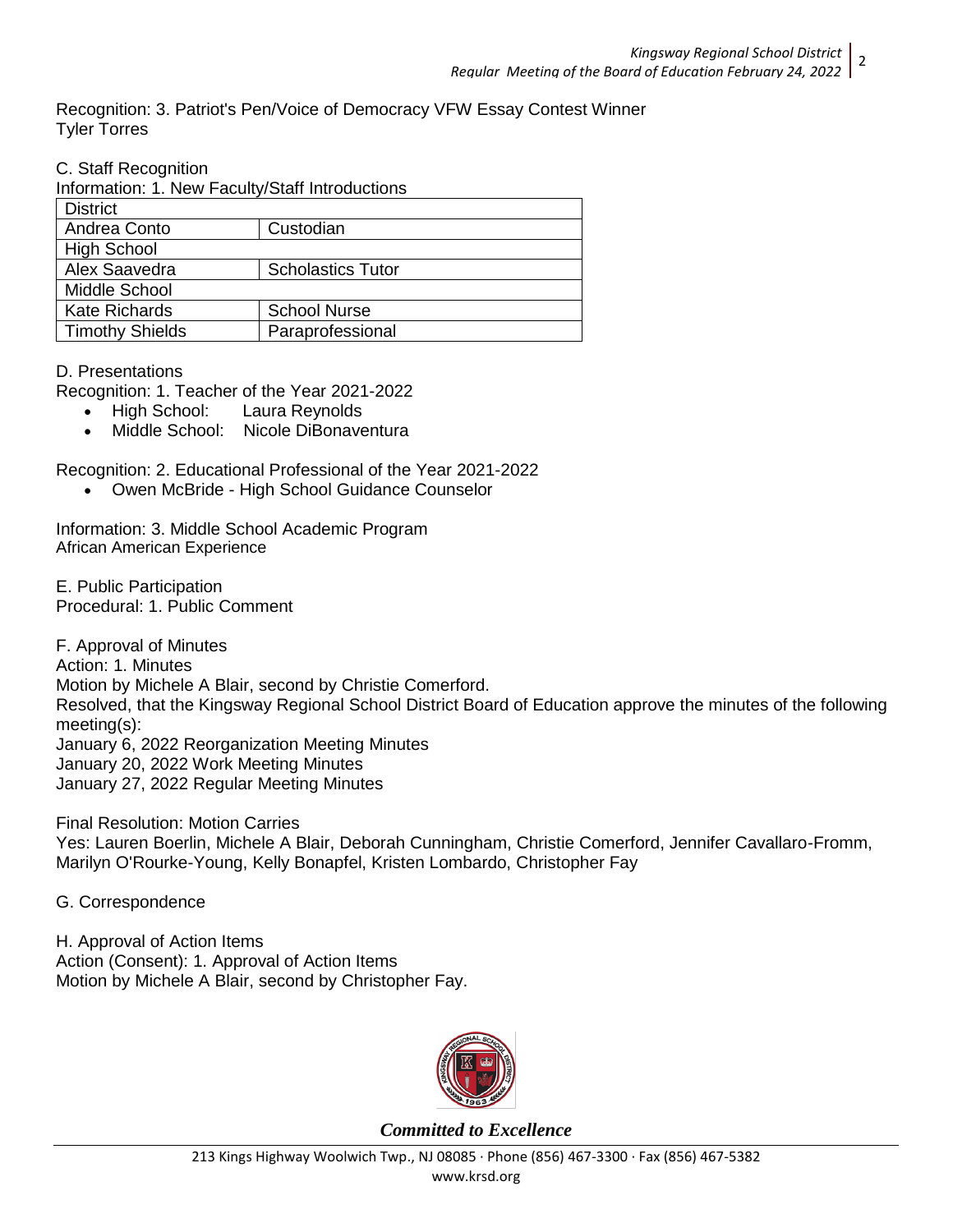BE IT RESOLVED, that the Kingsway Regional School District Board of Education approve I1-I5, J1-J7,K1-K2, and L2-L8 as follows:

# I. Personnel

Action (Consent): 1. Resignations, Retirements and Terminations

BE IT RESOLVED, that the Kingsway Regional School District Board of Education approve the resignation, retirements and terminations, as recommended by the Superintendent of Schools:

| Name                | <b>Position</b>          | Location           | Reason      | <b>Effective Date</b> |
|---------------------|--------------------------|--------------------|-------------|-----------------------|
| Sandra Hoolahan     | Cafeteria General Worker | <b>High School</b> | Resignation | 2/1/2022              |
| Kathleen Mercado    | School Nurse             | Middle School      | Resignation | 06/30/2022            |
| Elizabeth Parambath | Instructional Coach      | <b>District</b>    | Resignation | 02/28/2022            |
| Samantha Costa      | <b>Bus Driver</b>        | <b>District</b>    | Resignation | 02/14/2022            |

Action (Consent): 2. Appointments and Reappointments

BE IT RESOLVED, that the Kingsway Regional School District Board of Education approve the appointment(s) of the following staff member(s), as recommended by the Superintendent of Schools, contingent upon criminal history review clearance and issuance of appropriate certification(s) where applicable:

All certified personnel are approved for Home Instruction as needed basis.

| Name                 | <b>Position</b>               | Location           | Reason      | Compensation | <b>Effective Date</b> |
|----------------------|-------------------------------|--------------------|-------------|--------------|-----------------------|
| <b>Isaiah Hymans</b> | <b>Team Scholastics Tutor</b> | <b>High School</b> | Appointment | \$14/hr      | 03/01/2022-           |
|                      |                               |                    |             |              | 06/30/2022            |
| Joanne Williams      | <b>Bus Driver</b>             | <b>District</b>    | Appointment | \$25.75/hr   | 03/14/2022-           |
|                      |                               |                    |             |              | 06/30/2022            |
| Ben Kauffman         | Substitute Custodian          | <b>District</b>    | Appointment | \$14/hr      | 03/14/2022-           |
|                      |                               |                    |             |              | 06/30/2022            |

Action (Consent): 3. Change of Status (Name change, rescind position, corrections, transfers, guide movement)

Resolved that the Kingsway Regional School District Board of Education approve the changes in status, as recommended by the Superintendent of Schools:

| Name           | <b>Position</b> | Location      | Reason                             | <b>Effective Date</b> |
|----------------|-----------------|---------------|------------------------------------|-----------------------|
| Tia DuBose     | Math Teacher    | Middle School | Step/Level Move: Ba+15/4; \$56,199 | 02/01/2022            |
| Krista Diodati | Math Teacher    | High School   | Move from Per Diem to Full-Time    | 02/24/2022-           |
|                |                 |               | Employment Status: BA/1; \$53,347  | 06/30/2022            |

Action (Consent): 4. Employment - Schedule "B", Staff Workers, Unpaid Volunteers

BE IT RESOLVED, that the Kingsway Regional School District Board of Education approve the Schedule "B" appointments, event staff workers and unpaid volunteers, as recommended by the Superintendent of Schools:

| Name                  | Position       | Location | Reason      | Compensation | <b>Effective Date</b> |
|-----------------------|----------------|----------|-------------|--------------|-----------------------|
| <b>Timothy Kemner</b> | Bovs Lacrosse- | High     | Appointment | <b>NA</b>    | 03/7/2022-            |
|                       | Volunteer      | School   |             |              | 06/30/2022            |

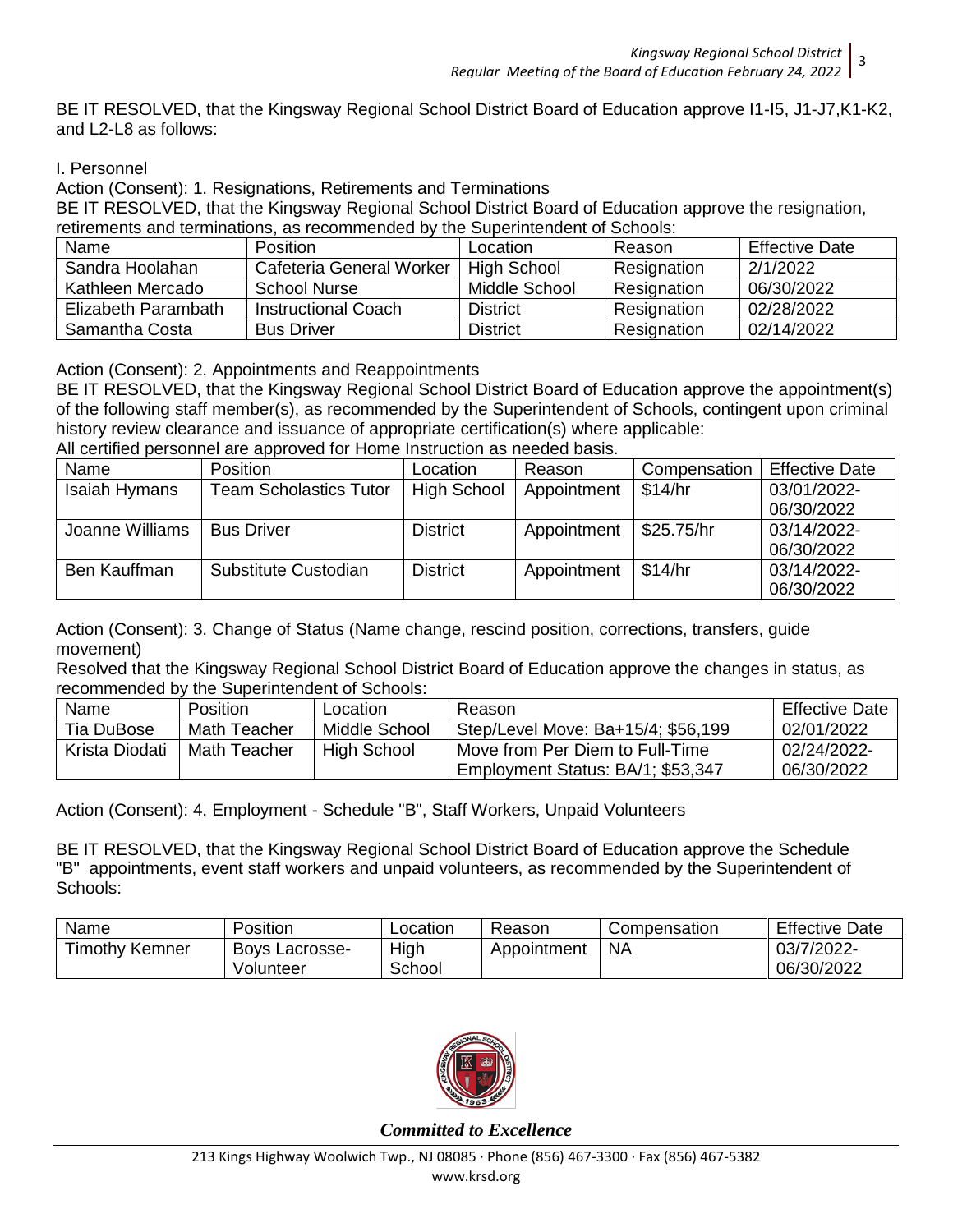| Regular Meeting of the Board of Education February 24, 2022 |
|-------------------------------------------------------------|
|-------------------------------------------------------------|

| Name                      | Position              | Location | Reason      | Compensation         | <b>Effective Date</b> |
|---------------------------|-----------------------|----------|-------------|----------------------|-----------------------|
| Sam Trill                 | Boys Lacrosse-        | High     | Appointment | <b>NA</b>            | 03/7/2022-            |
|                           | Volunteer             | School   |             |                      | 06/30/2022            |
| <b>Michael Carey</b>      | After School          | High     | Appointment | \$2949               | 03/01/2022-           |
|                           | Monitor-Spring        | School   |             |                      | 06/30/2022            |
| Jen Stark                 | <b>AP Mock Test</b>   | High     | Appointment | \$38.15/hr; Up to 5  | 02/25/2022 -          |
|                           | Facilitator           | School   |             | hours                | 6/30/2022             |
| <b>Anthony Sinigaglio</b> | <b>AP Mock Test</b>   | High     | Appointment | \$38.15/hr; Up to 5  | 02/25/2022-           |
|                           | Facilitator           | School   |             | hours                | 6/30/2022             |
| Harleen Badeccha          | <b>AP Mock Test</b>   | High     | Appointment | \$38.15/hr; Up to 5  | 02/25/2022-           |
|                           | Facilitator           | School   |             | hours                | 6/30/2022             |
| <b>Emily Wescott</b>      | <b>AP Mock Test</b>   | High     | Appointment | \$38.15/hr; Up to 5  | 02/25/2022-           |
|                           | Facilitator           | School   |             | hours                | 6/30/2022             |
| <b>Michael Coller</b>     | <b>AP Mock Test</b>   | High     | Appointment | \$38.15/hr; Up to 5  | 02/25/2022-           |
|                           | Facilitator           | School   |             | hours                | 6/30/2022             |
| Ed Moody                  | <b>AP Mock Test</b>   | High     | Appointment | \$38.15/hr; Up to 5  | 02/25/2022-           |
|                           | Facilitator           | School   |             | hours                | 6/30/2022             |
| Sean Dunn                 | <b>AP Mock Test</b>   | High     | Appointment | \$38.15/hr; Up to 5  | 02/25/2022-           |
|                           | Facilitator           | School   |             | hours                | 6/30/2022             |
| <b>Tabitha Williams</b>   | <b>AP Mock Test</b>   | High     | Appointment | \$38.15/hr; Up to 5  | 02/25/2022-           |
|                           | Facilitator           | School   |             | hours                | 6/30/2022             |
| Kristian Ward             | <b>AP Mock Test</b>   | High     | Appointment | \$38.15/hr; Up to 5  | 02/25/2022-           |
|                           | Facilitator           | School   |             | hours                | 6/30/2022             |
| Denise Desiderio          | <b>AP Mock Test</b>   | High     | Appointment | \$38.15/hr; Up to 5  | 02/25/2022-           |
|                           | Facilitator           | School   |             | hours                | 6/30/2022             |
| Nancy Kocis               | <b>AP Mock Test</b>   | High     | Appointment | \$38.15/hr; Up to 5  | 02/25/2022-           |
|                           | Facilitator           | School   |             | hours                | 6/30/2022             |
| <b>Connie Erikson</b>     | <b>AP Mock Test</b>   | High     | Appointment | \$38.15/hr; Up to 5  | 02/25/2022-           |
|                           | Facilitator           | School   |             | hours                | 6/30/2022             |
| Mark Anderson             | <b>AP Mock Test</b>   | High     | Appointment | \$38.15/hr; Up to 5  | 02/25/2022-           |
|                           | Facilitator           | School   |             | hours                | 6/30/2022             |
| Donna Carpenter           | <b>AP Mock Test</b>   | High     | Appointment | \$38.15/hr; Up to 10 | 02/25/2022-           |
|                           | Facilitator           | School   |             | hours                | 6/30/2022             |
| <b>Todd Brower</b>        | Girls Lacrosse        | High     | Appointment | \$0                  | 03/07/2022-           |
|                           | Volunteer             | School   |             |                      | 06/30/2022            |
| David Young               | <b>Golf Volunteer</b> | High     | Appointment | \$0                  | 03/07/2022-           |
|                           |                       | School   |             |                      | 06/30/2022            |
| <b>Bill Alvaro Sr</b>     | Baseball              | High     | Appointment | \$0                  | 03/07/2022-           |
|                           | Volunteer             | School   |             |                      | 06/30/2022            |
| <b>Robert Delvecchio</b>  | Baseball              | High     | Appointment | \$0                  | 03/07/2022-           |
|                           | Volunteer             | School   |             |                      | 06/30/2022            |

Action (Consent): 5. Leaves of Absence

Resolved that the Kingsway Regional School District Board of Education approve the leaves of absence(s), as recommended by the Superintendent of Schools:

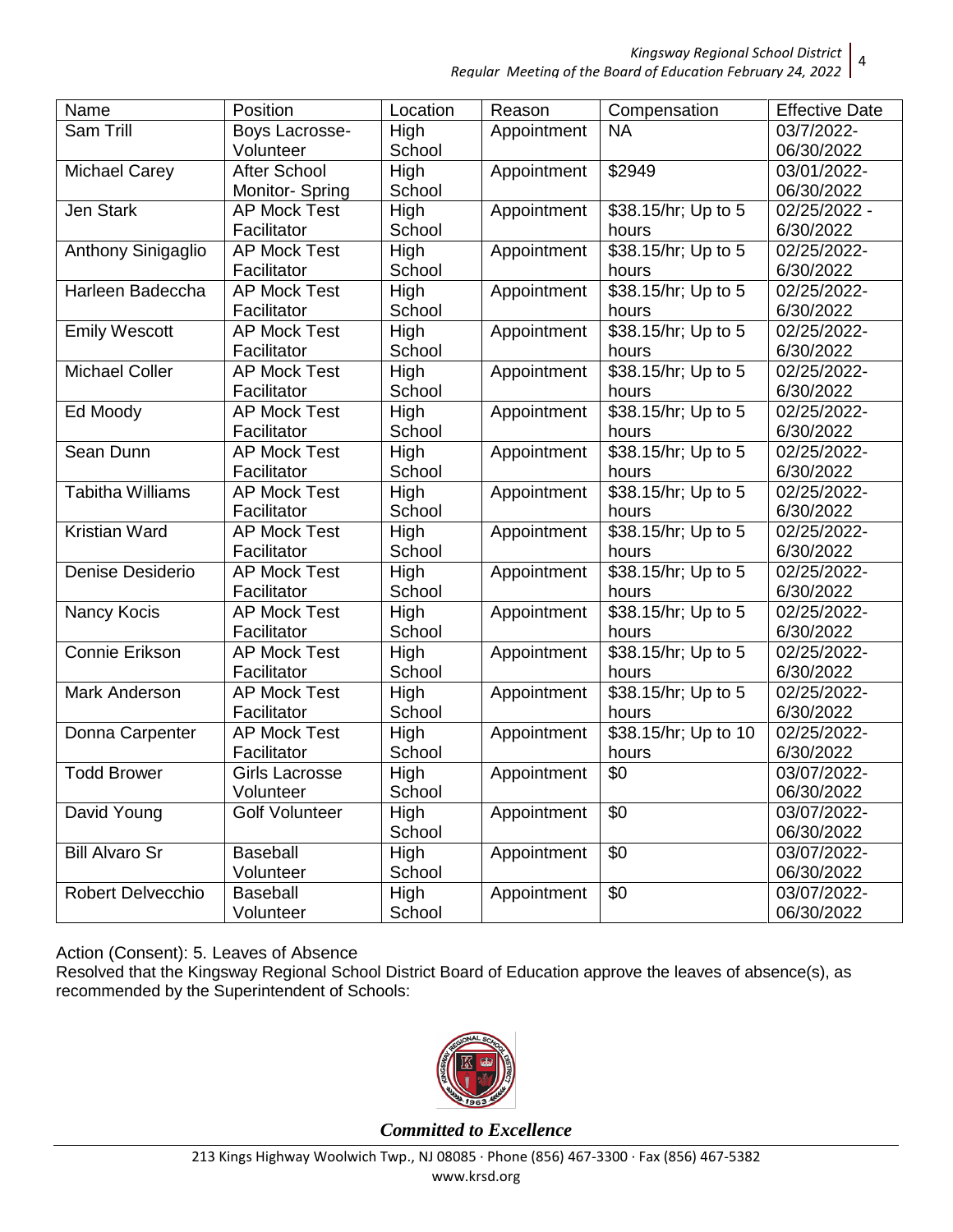| Name           | Title               | ∟ocation        | Reason                              | <b>Effective Dates</b> |
|----------------|---------------------|-----------------|-------------------------------------|------------------------|
| Chelsea        | Teacher of          | High School     | FMLA; Utilizing 36 sick days        | 05/02/2022-            |
| Valdera        | <b>Mathematics</b>  |                 |                                     | 11/23/2022             |
| Fallon         | <b>SAC/Wellness</b> | <b>District</b> | FMLA; Utilizing 30 sick days and 56 | 04/18/2022-            |
| Corcoran       | Counselor           |                 | unpaid days                         | 10/28/2022             |
| Kathleen Miles | Teacher of          | High            | Extension of unpaid FMLA            | 01/13/2022-            |
|                | <b>Mathematics</b>  | School          |                                     | 03/07/2022             |

## J. Finance

Action (Consent): 1. Budget Line Item TransfersResolved that the Kingsway Regional School District Board of Education ratify the line item transfers listed below for the 2021-2022 fiscal year as recommended by the Superintendent of Schools:

| To Account            | From Account          | Amount  | Justification                         |
|-----------------------|-----------------------|---------|---------------------------------------|
| 11-212-100-610-10-032 | 11-190-100-610-10-021 | \$250   | MD classroom Library Purchase         |
| 11-000-221-199-20-057 | 11-000-221-104-40-016 | \$8280  | Salaries, Purchased Services Athletic |
| 11-000-222-100-20-016 | 11-000-222-600-20-046 | \$200   | <b>Transportation Vendors</b>         |
| 11-000-240-105-20-012 | 11-000-291-241-70-057 | \$3500  |                                       |
| 11-000-251-340-70-042 | 11-000-291-241-70-057 | \$19000 |                                       |
| 11-000-261-100-xx-011 | 11-000-291-241-70-057 | \$17500 |                                       |
| 11-000-262-100-xx-011 | 11-000-291-241-70-057 | \$8000  |                                       |
| 11-000-270-107-80-012 | 11-000-291-241-70-057 | \$2000  |                                       |
| 11-000-270-512-80-056 | 11-000-270-162-80-019 | \$30000 |                                       |
| 11-402-100-100-20-012 | 11-402-100-100-20-020 | \$950   | <b>Salaries</b>                       |
| 11-421-100-101-10-013 | 11-130-100-101-10-010 | \$7500  |                                       |
| 11-000-261-420-20-052 | 11-000-291-270-70-057 | \$10000 | <b>Epic Environmental</b>             |
| 11-000-261-420-20-052 | 11-000-291-270-70-057 | \$10000 |                                       |
| 11-000-211-100-xx-010 | 11-000-211-300-20-049 | \$1500  | <b>Salaries</b>                       |
| 11-000-211-100-xx-010 | 11-000-211-600-10-049 | \$115   |                                       |
| 11-000-213-100-xx-01x | 11-000-218-104-10-010 | \$29345 |                                       |
| 11-000-216-100-xx-010 | 11-000-218-104-10-010 | \$70    |                                       |
| 11-000-219-104-xx-010 | 11-150-100-320-20-043 | \$20180 |                                       |
| 11-000-222-100-xx-010 | 11-000-222-600-20-046 | \$960   |                                       |
| 11-000-223-102-xx-010 | 11-000-221-102-xx-010 | \$4050  |                                       |
| 11-000-261-100-xx-010 | 11-000-262-100-20-010 | \$6360  |                                       |
| 11-000-270-107-80-010 | 11-000-270-160-80-011 | \$3725  |                                       |
| 11-000-270-160-80-010 | 11-000-270-161-80-010 | \$18000 | <b>Salaries</b>                       |
| 11-000-270-160-80-010 | 11-000-270-615-80-045 | \$17700 |                                       |
| 11-000-270-160-80-010 | 11-000-291-260-70-057 | \$15000 |                                       |
| 11-140-100-101-20-010 | 11-130-100-101-10-010 | \$65000 |                                       |
| 11-140-100-101-20-012 | 11-130-100-101-10-010 | \$27500 |                                       |
| 11-402-100-100-50-010 | 11-130-100-101-10-010 | \$5800  |                                       |
| 11-212-100-106-10-010 | 11-212-100-101-10-010 | \$20000 |                                       |
| 11-212-100-106-20-010 | 11-212-100-101-10-010 | \$37500 |                                       |
| 11-000-230-590-30-047 | 11-000-291-270-70-057 | \$20000 | Purchased Services, Salaries,         |
| 11-000-230-820-30-047 | 11-000-291-270-70-057 | \$40000 | Judgements                            |
| 11-000-240-104-20-010 | 11-000-291-270-70-057 | \$60000 |                                       |
| 11-000-240-103-xx-010 | 11-000-291-270-70-057 | \$30000 |                                       |

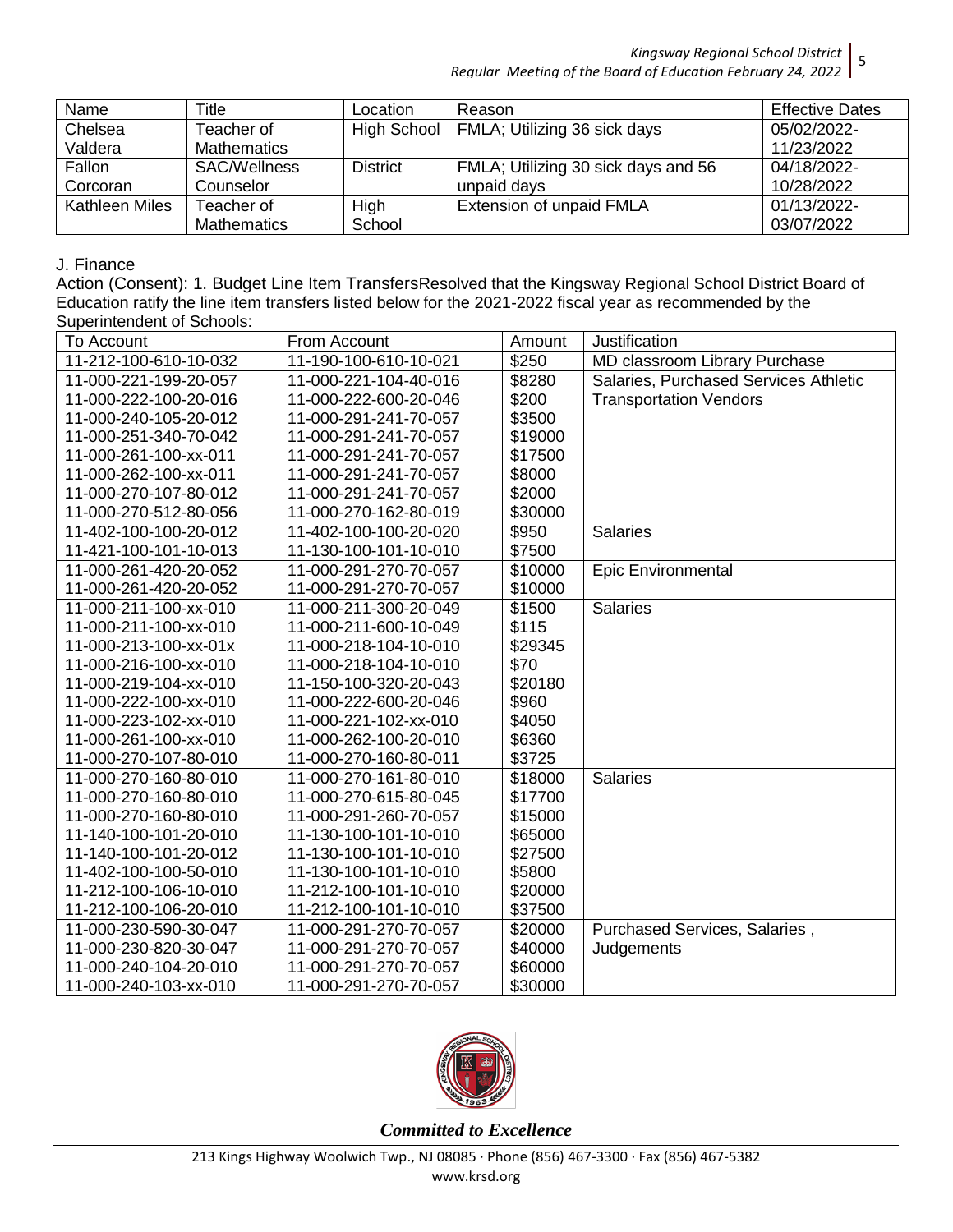| 11-000-240-103-xx-010     | 11-213-100-10x-xx-010            | \$61025 |                                     |
|---------------------------|----------------------------------|---------|-------------------------------------|
| 11-000-240-105-xx-010     | $11 - 213 - 100 - 10x - x - 010$ | \$975   |                                     |
| 11-000-240-105-xx-010     | 11-213-100-10x-xx-010            | \$38000 |                                     |
| 11-000-251-340-70-042     | 11-000-100-563-70-050            | \$2650  |                                     |
| 11-000-252-340-70-050     | 11-130-100-101-10-010            | \$50000 |                                     |
| 11-402-100-600-20-062-050 | 11-402-100-600-20-061-050        | \$2074  | Girls Basketball and Boy Lacrosse   |
| 11-402-100-600-20-070-050 | 11-402-100-600-20-071-050        | \$622   | <b>Supplies</b>                     |
| 11-000-261-420-20-052     | 11-000-291-241-70-057            | \$10000 | <b>Benchmark Blower Replacement</b> |
| 11-000-100-564-50-044     | 11-000-100-565-50-044            | \$12000 | 19-20 Tuition Adjustment SCVTS      |
| 11-000-213-300-20-041     | 11-130-100-101-10-010            | \$10000 | Maintenance Grounds Supplies,       |
| 11-000-261-610-20-052     | 11-130-100-101-10-010            | \$8000  | Substitute Nurses                   |
| 11-000-261-610-10-052     | 11-130-100-101-10-010            | \$2000  |                                     |
| 11-000-263-610-20-054     | 11-130-100-101-10-010            | \$5000  |                                     |
| 11-000-219-600-20-044     | 11-000-216-320-10-044            | \$5     |                                     |
| 11-000-262-300-20-053     | 11-000-26-300-10-053             | \$3500  |                                     |
| 11-190-100-610-20-022-050 | 11-000-221-800-10-045-060        | \$900   | Novels for English Department       |
| 11-190-100-610-20-022-050 | 11-000-221-800-20-045-050        | \$1300  |                                     |
| 11-402-100-600-20-039     | 11-402-100-500-20-039            | \$531   | <b>Athletic Training Supplies</b>   |

Action (Consent): 2. Payment of Claims

Resolved that the Kingsway Regional School District Board of Education certified the list of claims as set forth on the bill list dated 1/31/2022 for goods received and services rendered by approved for payment in the amount of \$6,379.26.

Resolved that the Kingsway Regional School District Board of Education certified the list of claims as set forth in the bill list dated 12/31/2021 for goods received and services rendered by approved for payment in the amount of \$32,373.20.

Resolved that the Kingsway Regional School District Board of Education certified the list of claims as set forth in the bill list dated 2/23/2022 for goods received and services rendered by approved for payment in the amount of \$1,280,051.35.

Action (Consent): 3. Board Secretary's CertificationPursuant to N.J.A.C. 6:23-22.12(c)3, the Board Secretary hereby certifies that as of the total of encumbrances and expenditures for each line item account do not exceed the line item appropriation established by the Board of Education. Action (Consent): 4. Receipt and Acceptance of Board Secretary's Monthly Report

Resolved that the Kingsway Regional School District Board of Education accept as filed the Business Administrator/Board Secretary's financial report as of December 31, 2021, and;

Be it further resolved that pursuant to N.J.A.C 6A:23-2.11(c)4 no major account or fund has been over expended as of December 31, 2021based upon the Board Secretary's certification and that sufficient funds are available to meet the district's financial obligations for the remainder of the fiscal year.

Action (Consent): 5. Receipt and Acceptance of Student Activity and Athletic Account Financial Reports Resolved that the Kingsway Regional School District Board of Education accept as filed the Kingsway Regional Middle School Student Activities financial report for the period ending January 31, 2022.



*Committed to Excellence*

6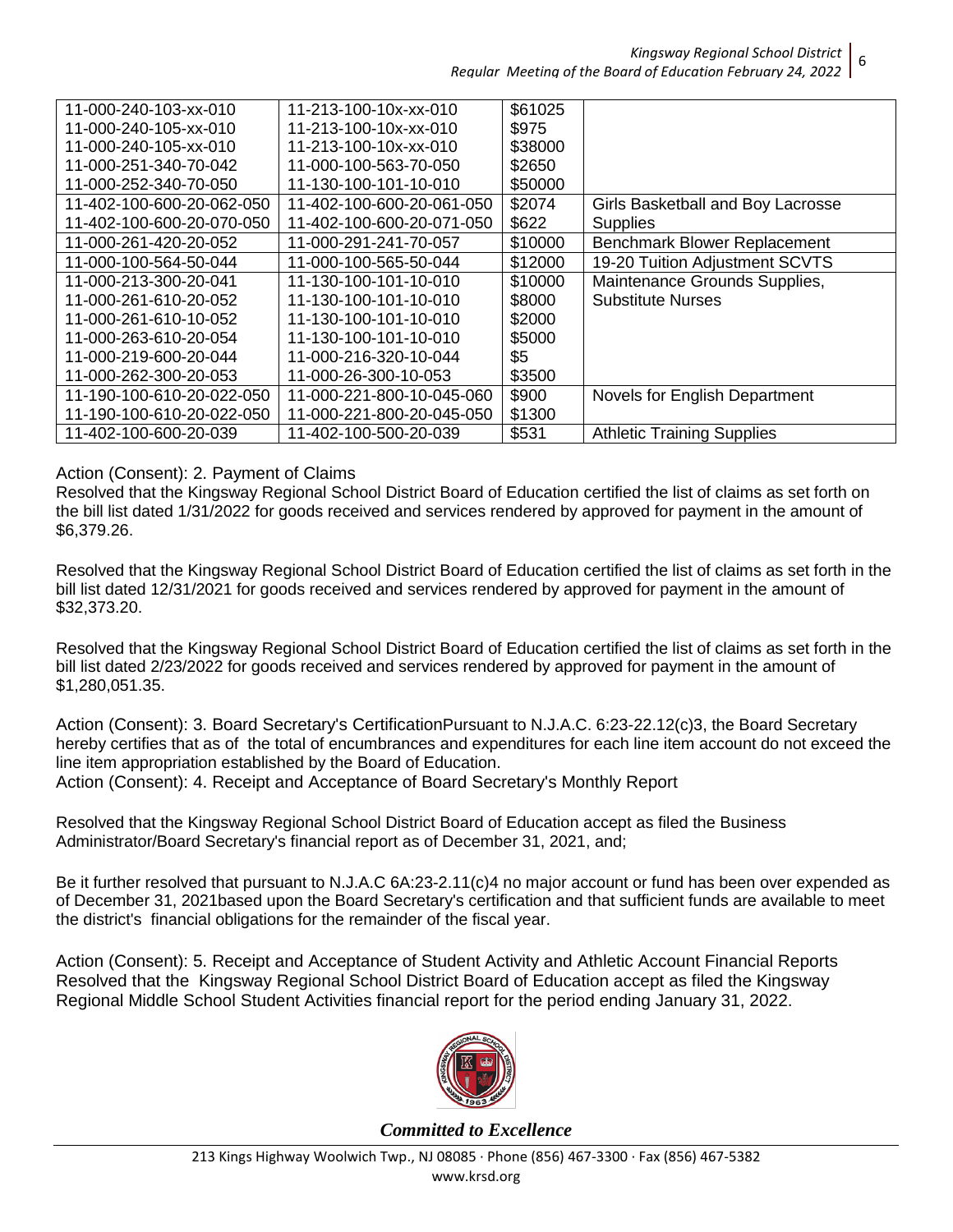Resolved that the Kingsway Regional School District Board of Education accept as filed the Kingsway Regional High School Student Activities financial report for the period ending January 31, 2022.

Resolved that the Kingsway Regional School District Board of Education accept as filed the Kingsway Regional School District Athletic Account financial report for the period ending January 31, 2022.

Action (Consent): 6. KRHS Summer 2022 Facility Improvements Bid Award

BE IT RESOLVED, that the Kingsway Regional School District Board of Education award a construction contract to Dandrea Construction per bid #21-100 as follows:

Base Bid - \$1,554,000 Alternate #1 - \$152,000 Alternate #2 - \$407,000 Alternate #3 - \$422,000 Alternate #4 - \$250,000 Total Bid Award - \$2,785,000

Action (Consent): 7. Transportation Bid Award 22-010

BE IT RESOLVED, that the Kingsway Regional School District Board of Education award To-From Transportation Routes as follows:

| Contractor                 | <b>Route Number</b> | <b>Route Cost</b> |
|----------------------------|---------------------|-------------------|
| Holcomb Bus Services, Inc. | <b>KRSD 009</b>     | \$268.50          |
|                            | EG18                | \$268.50          |
| Holcomb Bus Services, Inc. | <b>KRSD 047</b>     | \$277.50          |
|                            | EG 01               | \$277.50          |
| <b>BR</b> Williams         | <b>KRSD 049</b>     | \$212.00          |
|                            | EG 16               | \$249.00          |
| <b>BR Williams</b>         | SCVS (am only)      | \$232.00          |

# K. Curriculum & Instruction

Action (Consent): 1. Professional Development - Staff Attendance at Trainings, Seminars, Conventions, & **Conferences** 

Resolved that the Kingsway Regional School District Board of Education approve the staff attendance at trainings, seminars, conventions, and conferences be approved, as recommended by the Superintendent of Schools:

| Title of Program          | Location   | Date(s)   | <b>Attendees</b> | <b>Educational Purpose</b> | Cost to District |
|---------------------------|------------|-----------|------------------|----------------------------|------------------|
| <b>Best Practices for</b> | Blackwood, | 2/4/2022  | Shanna           | To learn strategies on     | \$149            |
| Paraprofessionals         | NJ.        | (Ratify & | Hoffman          | how to maximize            |                  |
|                           |            | Affirm)   |                  | paraprofessionals in the   |                  |
|                           |            |           |                  | classroom & then           |                  |
|                           |            |           |                  | turnkey the information    |                  |
|                           |            |           |                  | to present at the          |                  |
|                           |            |           |                  | February in-service        |                  |
| NJ Heating                | Virtual    | 2/24/2022 | Thomas           | To learn about the         | \$185            |
| <b>Ventilation Air</b>    |            | (Ratify & | Sabetta          | updated license laws,      |                  |
| Conditioning and          |            | Affirm)   |                  | new recommendations        |                  |
| Refrigeration             |            |           |                  | to combat the              |                  |
| <b>Master Contractor</b>  |            |           |                  | Coronavirus, new           |                  |

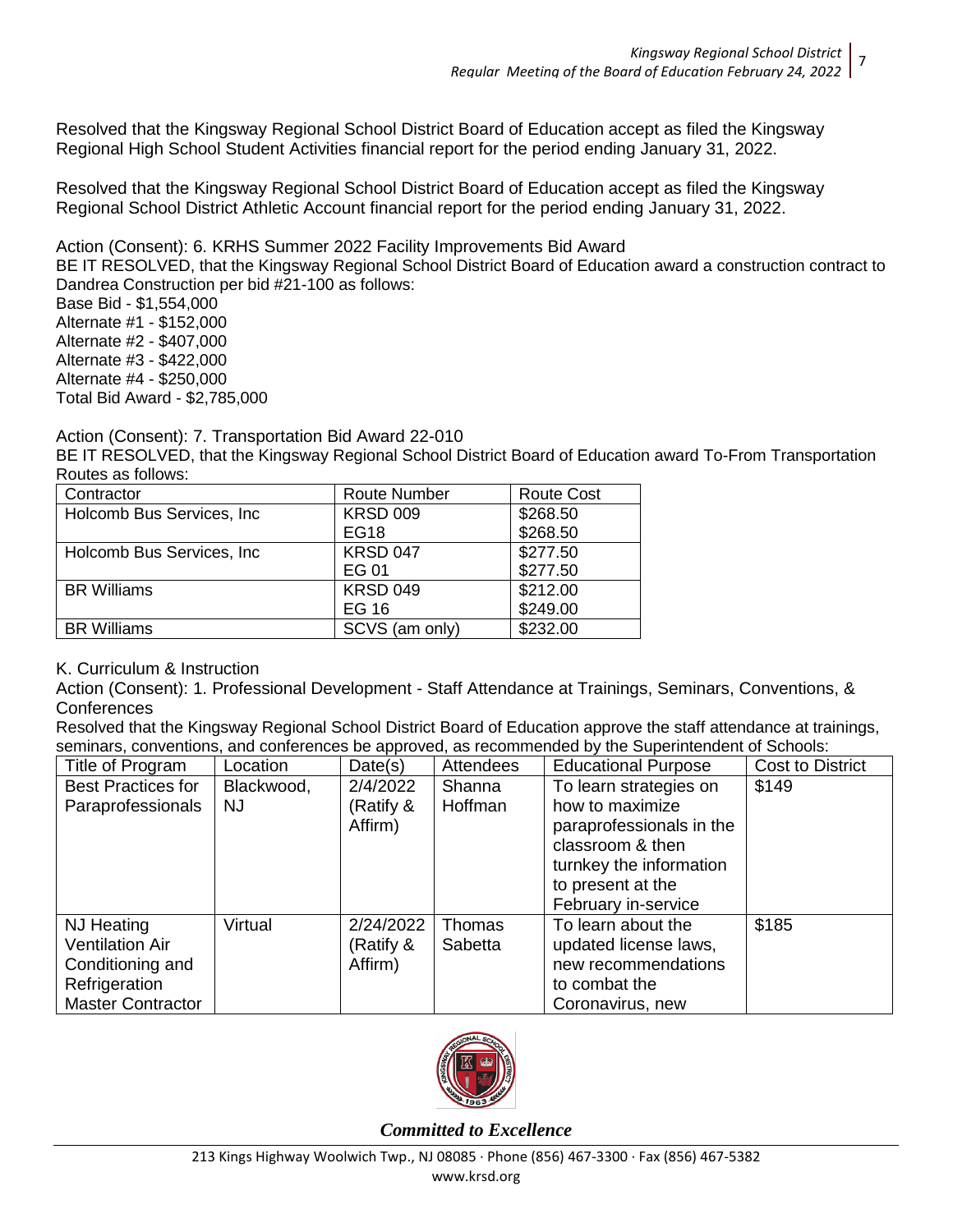*Regular Meeting of the Board of Education February 24, 2022* 8

| Title of Program                                                               | Location                 | Date(s)                | Attendees                           | <b>Educational Purpose</b>                                                                                                                                                                                                                                                                                                | <b>Cost to District</b> |
|--------------------------------------------------------------------------------|--------------------------|------------------------|-------------------------------------|---------------------------------------------------------------------------------------------------------------------------------------------------------------------------------------------------------------------------------------------------------------------------------------------------------------------------|-------------------------|
| Continuing<br>Education                                                        |                          |                        |                                     | federal furnace<br>mandates, & flammable<br>refrigerants                                                                                                                                                                                                                                                                  |                         |
| Intro to Curriculum<br>Writing - Part One                                      | Blackwood,<br><b>NJ</b>  | 3/9/2022               | <b>Meredith</b><br>Alexander        | To understand how the<br>updated NJ State<br>Standards align with                                                                                                                                                                                                                                                         | \$154.60<br>\$149       |
|                                                                                |                          |                        | Charae<br>Whetstone                 | <b>KRSD's curriculum</b><br>including formative &<br>summative                                                                                                                                                                                                                                                            |                         |
|                                                                                |                          |                        | Robert<br><b>Miles</b>              | assessments, learning<br>goals & suggested<br>activities, and Units of<br>Study                                                                                                                                                                                                                                           | \$149                   |
| Director of<br><b>Athletics</b><br>Association of NJ<br>Annual Workshop        | Mannington,<br><b>NJ</b> | 3/15/2022<br>3/17/2022 | June Cioffi                         | To enhance the<br>athletics program by<br>turnkeying strategies<br>learned while<br>participating in<br>workshops covering<br>topics such as the<br>implementation of the<br>2020 Health & Physical<br><b>Education Learning</b><br>Standards, Mental<br>Health & Positive<br>Coaching, and Equity in<br><b>Athletics</b> | \$475                   |
| <b>Creating Context</b><br>for Teaching Elie<br>Wiesel's Night: A<br>Holocaust | Montclair, NJ            | 3/18/2022              | Kristian<br>Ward<br><b>Scarlett</b> | To participate in<br>workshops about<br>antisemitism awareness<br>& the impact of the                                                                                                                                                                                                                                     | \$88.30                 |
| Education<br>Workshop                                                          |                          |                        | O'Dell                              | Holocaust that provide<br>guided, hands-on<br>lessons and access to<br>curated teaching<br>materials like survivor<br>testimony, maps,<br>letters, and photos to<br>use in the classroom<br>with students                                                                                                                 | \$88.30                 |
| Virtual Day of<br><b>Distance Clinic</b><br>2022                               | Virtual                  | 3/18/2022<br>3/19/2022 | Caitlin<br><b>Hess</b>              | To participate in a<br>coaching clinic & learn<br>about cross country and<br>distance running related<br>topics                                                                                                                                                                                                           | \$100                   |

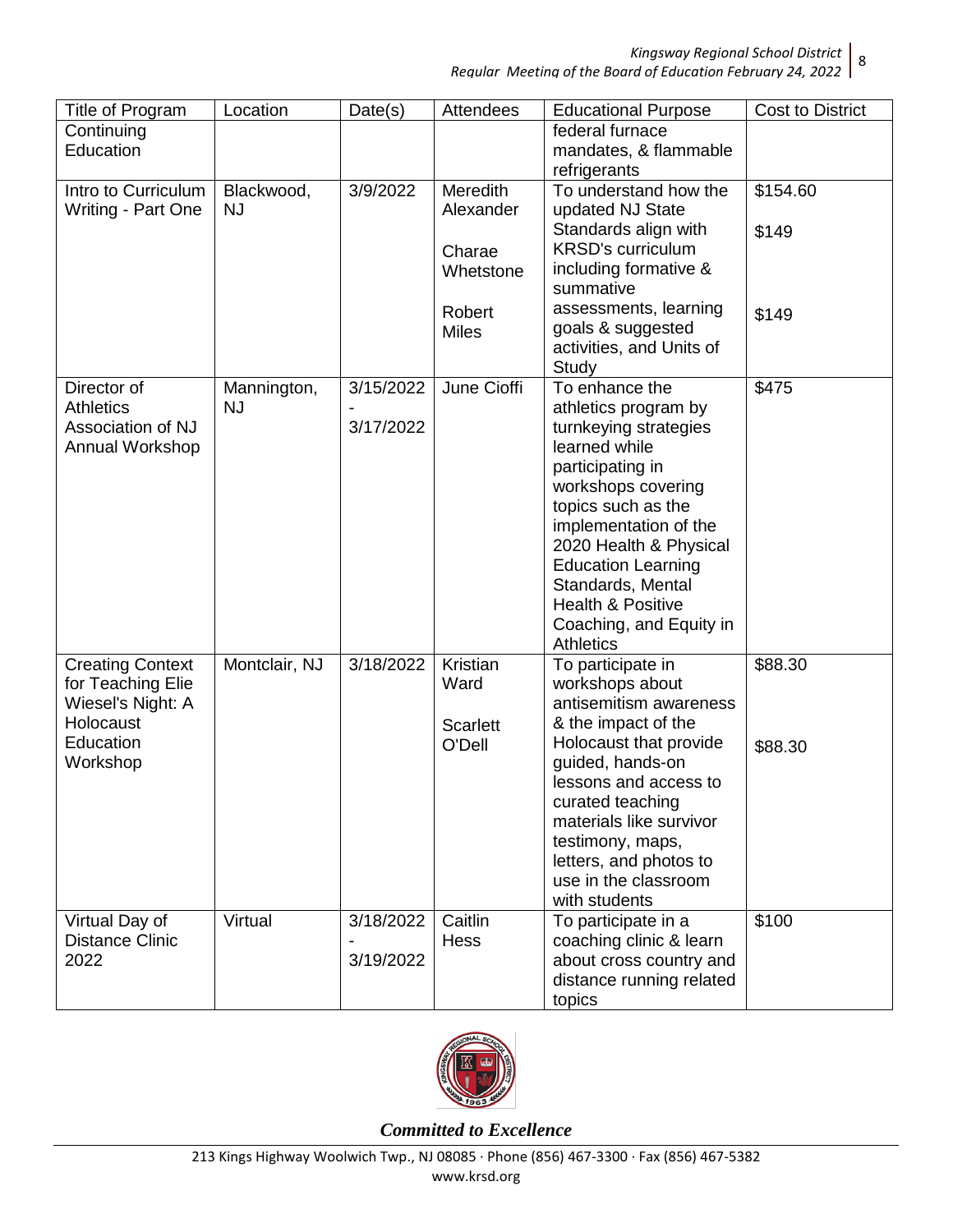*Regular Meeting of the Board of Education February 24, 2022*

| Title of Program         | Location       | Date(s)   | <b>Attendees</b> | <b>Educational Purpose</b> | Cost to District |
|--------------------------|----------------|-----------|------------------|----------------------------|------------------|
| <b>Rider's Counselor</b> | Lawrenceville, | 3/22/2022 | <b>John</b>      | To learn more about the    | \$39.90          |
| Breakfast,               | <b>NJ</b>      |           | Cappolina        | admissions process,        |                  |
| Information              |                |           |                  | updates to financial       |                  |
| Session, & Tour          |                |           |                  | aid/FAFSA, new             |                  |
|                          |                |           |                  | academic programs,         |                  |
|                          |                |           |                  | special initiatives, and   |                  |
|                          |                |           |                  | DEI (diversity, equity,    |                  |
|                          |                |           |                  | inclusion) efforts         |                  |
| Antibullying &           | Virtual        | 3/25/2022 | Danielle         | To network with national   | \$129            |
| <b>School Safety</b>     |                |           | Baney            | scholars and               |                  |
| Conference               |                |           |                  | practitioners who will     |                  |
|                          |                |           |                  | share expertise on the     |                  |
|                          |                |           |                  | prevention of bullying     |                  |
|                          |                |           |                  | and creating a safe,       |                  |
|                          |                |           |                  | positive school climate    |                  |
|                          |                |           |                  | & culture with the         |                  |
|                          |                |           |                  | intention to turnkey the   |                  |
|                          |                |           |                  | information learned with   |                  |
|                          |                |           |                  | administration             |                  |

#### Action (Consent): 2. CER Summer Camp 2022 Parent Handbook

BE IT RESOLVED, that the Kingsway Regional School District Board of Education approve the Parent Handbook for 2022 CER Summer Camp.

#### L. General Administration

Discussion: 1. Discussion Items

- COVID Mitigation Plan Update
- Strategic Planning Update
- Budget Development Process

# Action (Consent): 2. Enrollment Report

BE IT RESOLVED, that the Kingsway Regional School District Board of Education accept the enrollment report as of January 31, 2022 as follows:

| <b>Grade Level</b> | <b>Current Totals</b> | December 2021<br><b>Totals</b> | <b>June 2021</b> |
|--------------------|-----------------------|--------------------------------|------------------|
|                    | 442                   | 439                            | 490              |
| 8                  | 483                   | 480                            | 535              |
| Middle School      | 925                   | 919                            | 1,025            |
| 9                  | 505                   | 502                            | 472              |
| 10                 | 474                   | 471                            | 41               |
| 11                 | 463                   | 463                            | 434              |
| 12                 | 446                   | 444                            | 427              |

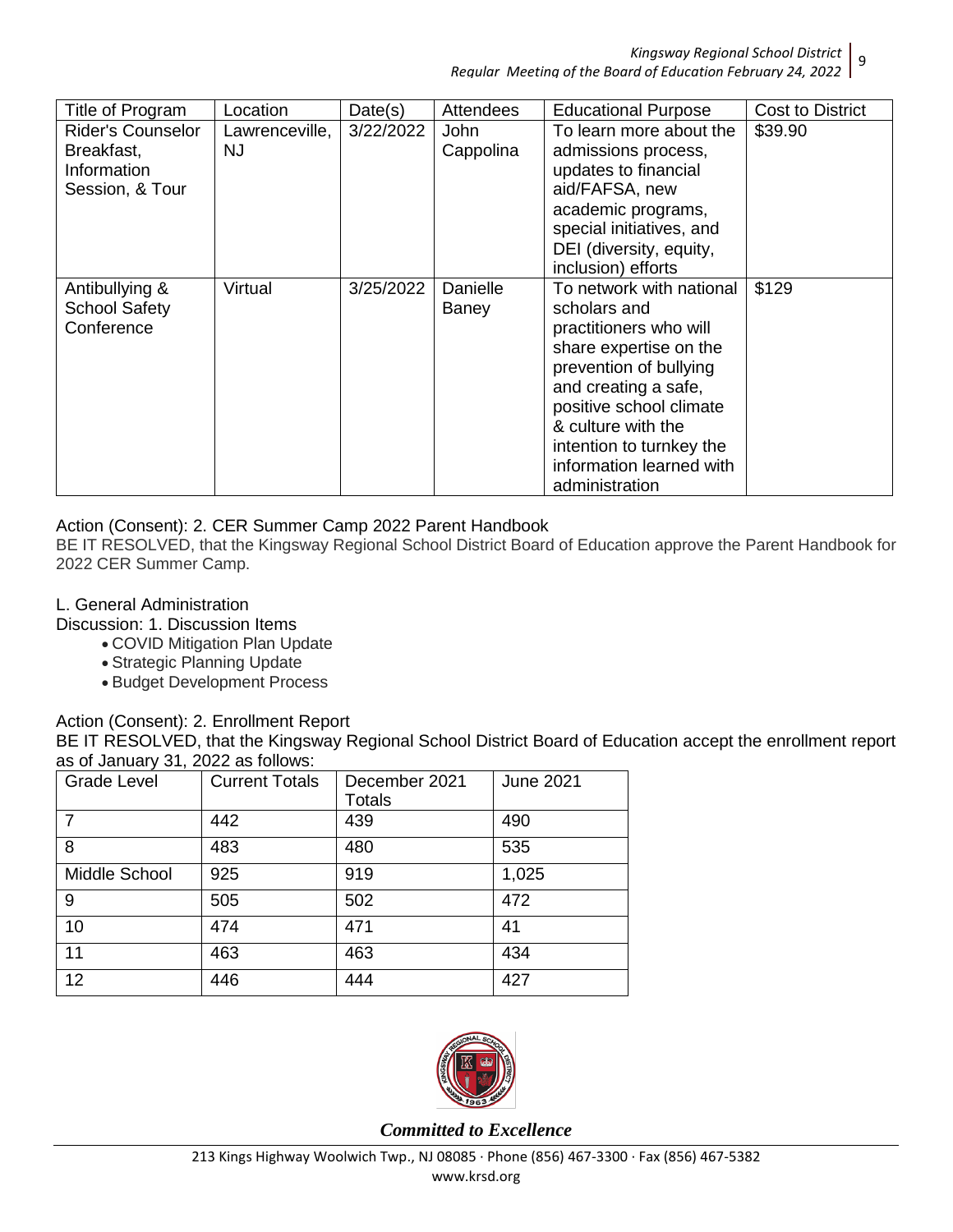| Grade Level        | <b>Current Totals</b> | December 2021<br>Totals | June 2021 |
|--------------------|-----------------------|-------------------------|-----------|
| <b>High School</b> | 1,888                 | 1,880                   | 1,784     |
| <b>District</b>    | 2,813                 | 2,799                   | 2,809     |

## Action (Consent): 3. Emergency Drills

BE IT RESOLVED, that the Kingsway Regional School District Board of Education accept the emergency drills report as follows:

| School / Date | Time                                 | Drill                           |
|---------------|--------------------------------------|---------------------------------|
| HS 01/06/2022 | Start: 12:47 p.m.<br>End: 12:56 p.m. | <b>Emergency Lockdown Drill</b> |
| HS 01/19/2022 | Start: 12:48 p.m.<br>End: 12:53 p.m. | <b>Fire Drill</b>               |
| MS 01/19/2022 | Start: 10:45 a.m.<br>End: 10:53 a.m. | <b>Fire Drill</b>               |
| MS 01/27/2022 | Start: 01:14 p.m.<br>End: 01:26 p.m. | Lockdown Drill                  |

Action (Consent): 4. Student Discipline, Violence/Vandalism, HIB

BE IT RESOLVED, that the Kingsway Regional School District Board of Education accept the Harassment, Intimidation and Bullying report for the month ending January 31, 2022, as submitted by the Superintendent of School.

Student Discipline, Violence/Vandalism, HIB

| Infraction/Referrals/Reports           |      | No. of Incidents |          | 2021-2022 Total |          | 2020-2021 Totals |  |
|----------------------------------------|------|------------------|----------|-----------------|----------|------------------|--|
|                                        |      | January 2022     | To-Date  |                 |          |                  |  |
|                                        | (HS) | (MS)             | (HS)     | (MS)            | (HS)     | (MS)             |  |
| Detentions-Lunch                       | 17   | 13               | 94       | 61              |          | 74               |  |
| Detentions-Before/After School         | 21   | 48               | 60       | 163             | 2        | 43               |  |
| Detentions-Extended Day                | 4    | 14               | 19       | 34              | 2        | 0                |  |
| Out of School Suspension (OSS)         | 6    | 6                | 60       | 27              | 4        | 6                |  |
| Violence, Vandalism, Substance Abuse   | 0    | 0                | 0        |                 | $\Omega$ | $\Omega$         |  |
| Confirmed Harassment, Intimidation, or | 0    | 0                | 6        | 2               | $\Omega$ | 0                |  |
| <b>Bullying</b>                        |      |                  |          |                 |          |                  |  |
| <b>Dating Violence</b>                 | 0    | 0                | $\Omega$ |                 | $\Omega$ | $\Omega$         |  |

Action (Consent): 5. HIB - Completed Investigation Reports Resolved that Kingsway Regional School District Board of Education accept the Harassment, Intimidation & Bullying report as submitted by the Superintendent of Schools ending February 22, 2022:

|              | Case Number   Date of Initial Report | Date of Report to Superintendent   Result of Investigation |                              |
|--------------|--------------------------------------|------------------------------------------------------------|------------------------------|
| <b>HS-10</b> | 1/21/2022                            | 2/3/2022                                                   | (1) Does Not Meet Definition |
| <b>HS-11</b> | 2/8/2022                             | 2/14/2022                                                  | (3) Violation of Policy      |
| $MS-5$       | 1/26/22                              | 2/3/2022                                                   | (3) Violation of Policy      |

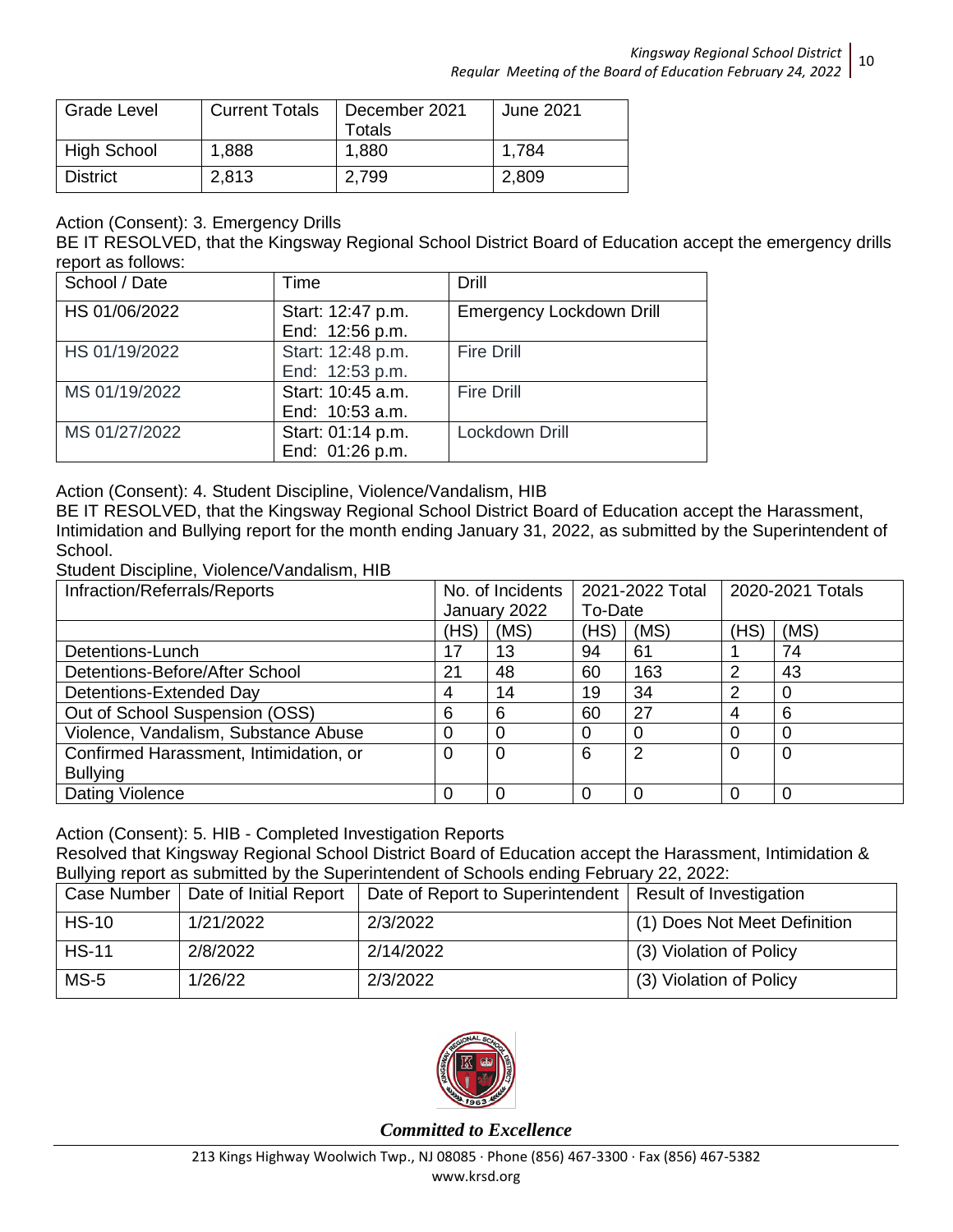Action (Consent): 6. Education Field Trips and Assemblies

| Resolved that the Kingsway Regional School District Board of Education approve the educational field trips |
|------------------------------------------------------------------------------------------------------------|
| and assemblies, as recommended by the Superintendent of Schools:                                           |

| School                   | Group                  | Event/<br>Destination                                                                                                                                                                                                       | Date(s)                          | # of<br><b>Students</b> | # of<br>Teachers/<br>Chaperones | Cost to the<br><b>BOE</b>                                                                                                                    | Cost per<br><b>Student</b> |
|--------------------------|------------------------|-----------------------------------------------------------------------------------------------------------------------------------------------------------------------------------------------------------------------------|----------------------------------|-------------------------|---------------------------------|----------------------------------------------------------------------------------------------------------------------------------------------|----------------------------|
| <b>HS</b>                | <b>STEP</b>            | Structured<br>Learning<br>Experience<br>Petals &<br>Paints<br>Florist <sup>1</sup> ;<br>Cinder Bar <sup>2</sup> ;<br>Kings<br>Things $3$ ;<br>Mullica Hill<br>Library <sup>4</sup> ;<br>Rosie's Farm<br>Market <sup>5</sup> | 2/1/2022<br>through<br>6/15/2022 | 5±                      | 5±                              | \$203.001<br>$≥$ \$350.00 <sup>2</sup><br>\$203.00 <sup>3</sup><br>$≥$ \$350.00 <sup>4</sup><br>\$227.005<br><b>Bus Costs</b>                | \$0.00                     |
| <b>MS</b>                | Renaissance<br>Program | Total Turf,<br>Sewell, NJ                                                                                                                                                                                                   | $2/25/22$ ratify<br>& affirm     | $450 \pm$               | $7\pm$                          | \$4,390.00<br><b>Bus Cost</b>                                                                                                                | \$0.00                     |
| $\overline{\mathsf{HS}}$ | Model UN               | Model UN<br>Conference/<br>Competition<br>at Clearview<br>H.S.                                                                                                                                                              | 2/26/2022                        | 10 <sub>±</sub>         | $\mathbf{1}$                    | \$440.85<br><b>Bus Cost</b>                                                                                                                  | \$10.00<br>Admission       |
| <b>MS</b>                | <b>STEP</b>            | Community<br>B<br>ased<br>Instruction<br>to Red<br>Robin;<br>Deptford, NJ                                                                                                                                                   | 2/28/2022                        | 12                      | $\,6$                           | \$286.89<br><b>Bus Cost</b><br>\$180.00<br>Lunch                                                                                             | \$0.00                     |
| <b>HS</b>                | <b>DECA</b>            | <b>State</b><br>Competition<br>and<br>Conference;<br>Harrah's<br>Atlantic<br>City, NJ                                                                                                                                       | $2/28/2022 -$<br>3/2/2022        | 49                      | 8                               | \$2,014.80<br><b>Bus Cost</b><br>\$9,474.94<br>Registration<br>\$1,380.00-<br>chaperone<br>meal<br>reimbursement<br>\$69.03-One<br>chaperone | \$0.00                     |

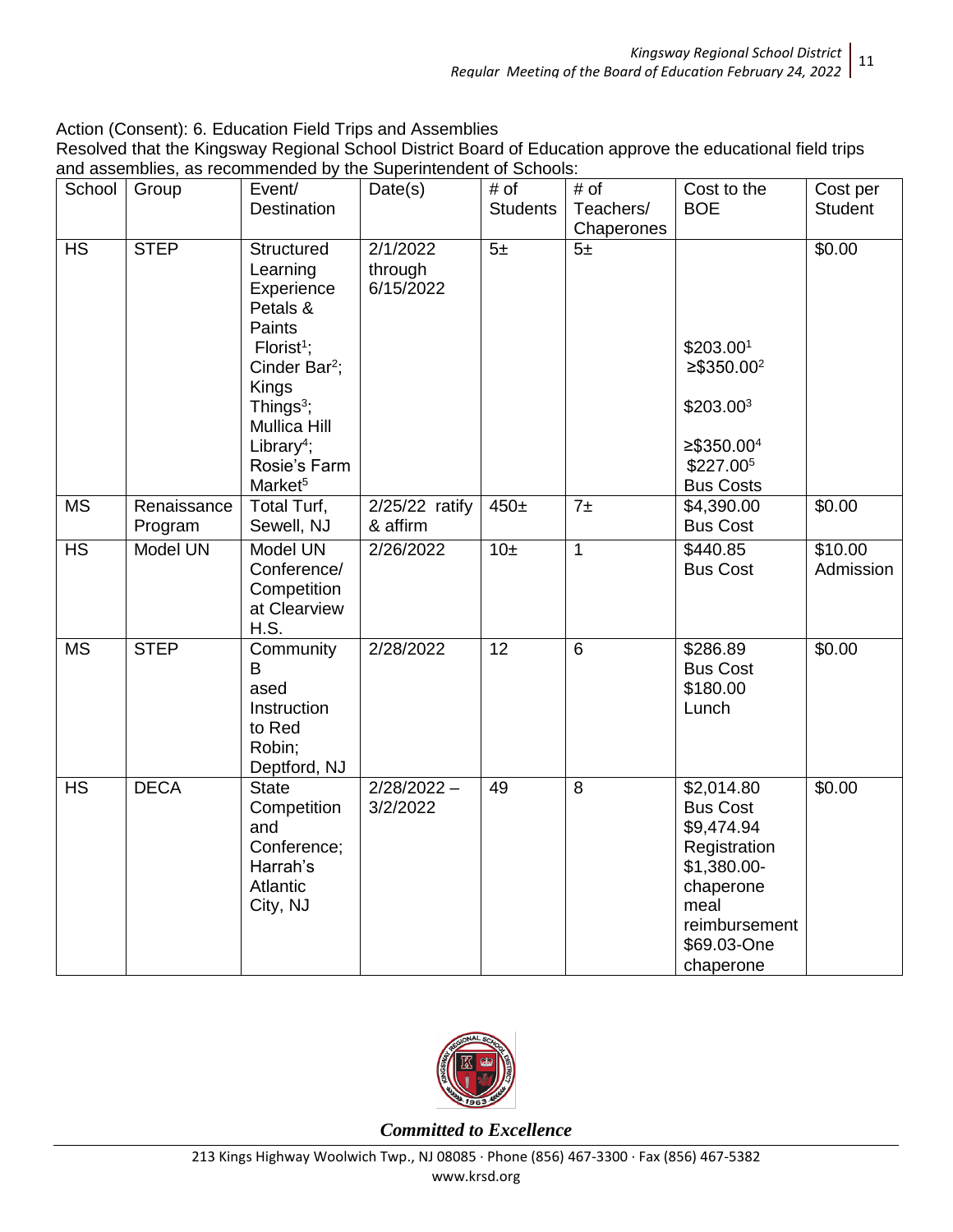*Regular Meeting of the Board of Education February 24, 2022* 12

| School    | Group                                    | Event/<br>Destination                                                                                                                                                                                                                                     | Date(s)                                                            | # of<br><b>Students</b> | # of<br>Teachers/<br>Chaperones | Cost to the<br><b>BOE</b>                                                                        | Cost per<br>Student  |
|-----------|------------------------------------------|-----------------------------------------------------------------------------------------------------------------------------------------------------------------------------------------------------------------------------------------------------------|--------------------------------------------------------------------|-------------------------|---------------------------------|--------------------------------------------------------------------------------------------------|----------------------|
|           |                                          |                                                                                                                                                                                                                                                           |                                                                    |                         |                                 | mileage<br>reimbursement                                                                         |                      |
| <b>HS</b> | <b>STEP</b>                              | Community<br><b>Based</b><br>Instruction;<br>Rowan<br>Planetarium <sup>1</sup> ;<br>Harrison<br>House<br>$Diner2$ ;<br>Camden<br>Aquarium <sup>3</sup> ;<br>Sewell Dollar<br><b>Tree</b><br>& Chick-Fil-<br>$A^4$ ;<br>Gloucester<br>Outlets <sup>5</sup> | $3/4/2022$ ;<br>3/10/2022;<br>3/22/2022;p<br>4/1/2022;<br>4/7/2022 | 25±                     | 10±                             | $$180.32^1;$<br>$$151.82^2;$<br>$$321.173$ ;<br>$$194.574$ ;<br>$$333.785$ ;<br><b>Bus Costs</b> | \$0.00               |
| <b>HS</b> | <b>Business</b><br>Leadership<br>Academy | Tour of<br>businesses<br>within Total<br>Turf; Sewell,<br><b>NJ</b>                                                                                                                                                                                       | 3/9/2022                                                           | 18                      | 2                               | \$288.80<br><b>Bus Cost</b>                                                                      | \$0.00               |
| <b>MS</b> | Living<br><b>History Club</b>            | Gettysburg<br>National<br>Military<br>Park                                                                                                                                                                                                                | 3/10/2022                                                          | 24                      | $\overline{2}$                  | \$1,125.00<br><b>Bus Cost</b>                                                                    | \$10.00<br>Admission |
| <b>HS</b> | <b>Business</b><br>Leadership<br>Academy | Tour of<br>business;<br><b>Smart Vent</b><br>Mt. Royal,<br><b>NJ</b>                                                                                                                                                                                      | 3/11/2022                                                          | 35                      | 2                               | \$268.85<br><b>Bus Cost</b>                                                                      | \$0.00               |
| <b>HS</b> | <b>SIA/SURE</b><br>Club                  | <b>National Mid-</b><br>Winter<br>Virtual<br>Conference;<br>Multiplying<br>Good                                                                                                                                                                           | 3/12/2022                                                          | 25±                     | $\mathbf{1}$                    | \$0.00                                                                                           | \$0.00               |

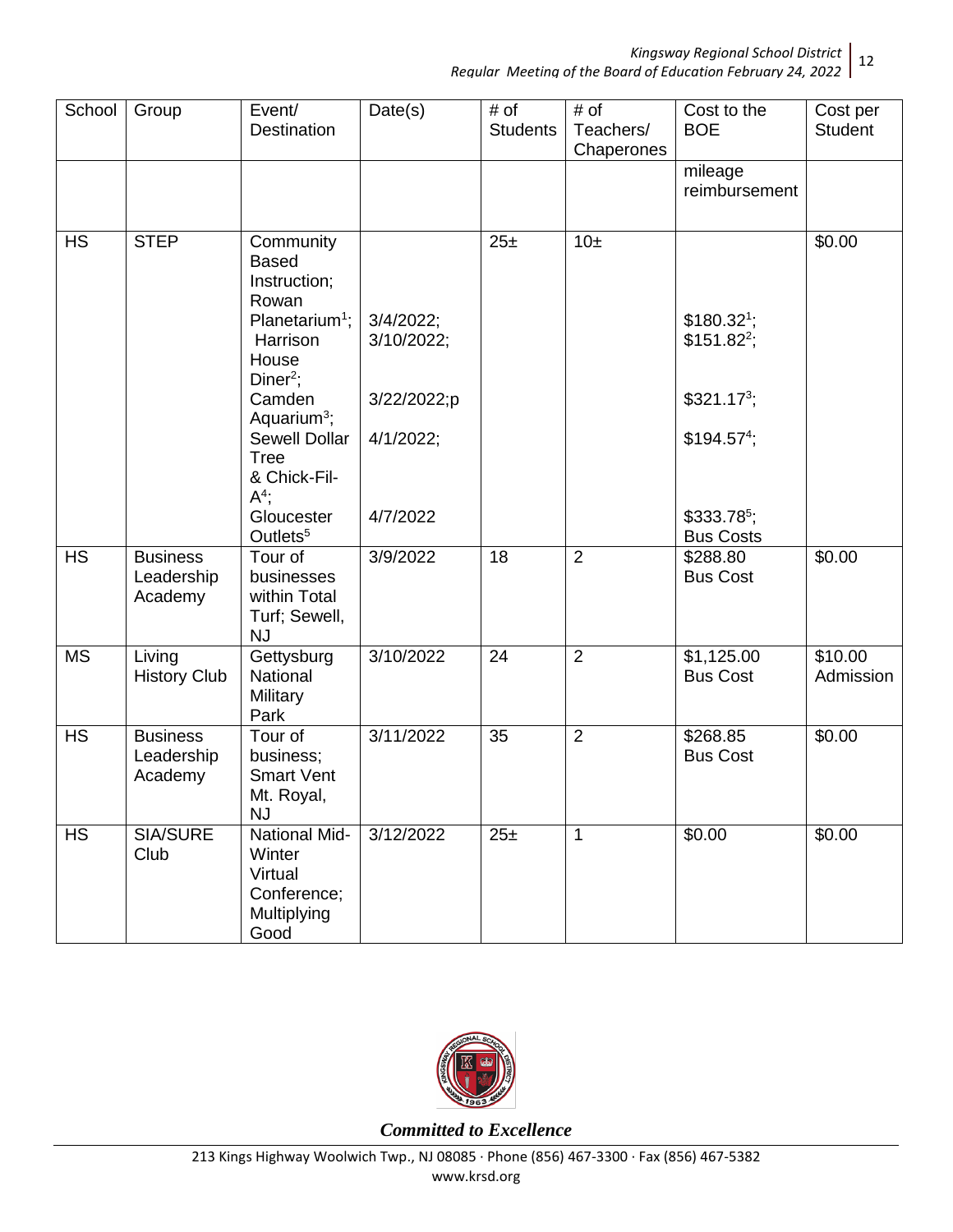| School    | Group                                                          | Event/<br>Destination                                                                                        | Date(s)   | # of<br><b>Students</b> | # of<br>Teachers/<br>Chaperones | Cost to the<br><b>BOE</b>                                   | Cost per<br><b>Student</b> |
|-----------|----------------------------------------------------------------|--------------------------------------------------------------------------------------------------------------|-----------|-------------------------|---------------------------------|-------------------------------------------------------------|----------------------------|
| <b>HS</b> | <b>Select Jazz</b><br>Ensemble                                 | Perform in<br>Jazz<br>Festival;<br>West<br><b>Chester High</b><br><b>School East</b><br>(ratify &<br>affirm) | 3/18/2022 | 20                      | 1                               | \$625.00<br><b>Bus Cost</b>                                 | \$0.00                     |
| <b>HS</b> | Model UN                                                       | Model UN<br>Conference/<br>Competition;<br>Haddonfield<br>Memorial<br>H.S.                                   | 3/26/2022 | 10±                     | 1                               | \$578.65<br><b>Bus Cost</b>                                 | \$10.00<br>Admission       |
| <b>HS</b> | <b>STEM</b><br>$Academy -$<br>Grade 11                         | Philadelphia<br>Zoo; STEM<br>Academy<br>Enrichment                                                           | 4/29/2022 | 50                      | 3                               | \$442.02<br><b>Bus Cost</b><br>\$705.00<br>Admission        | \$0.00                     |
| <b>HS</b> | <b>STEM</b><br>$Academy -$<br>Grade 10                         | Virtual<br>Surgery;<br>Seminar<br>Room 100                                                                   | 5/18/2022 | 50                      | $\overline{2}$                  | \$400.00<br>Registration                                    | \$0.00                     |
| <b>HS</b> | <b>STEM</b><br>Academy-<br>Grade 12                            | Wetlands<br>Institute &<br><b>Beach Clean</b><br>Up;<br><b>Stone</b><br>Harbor, NJ                           | 5/18/2022 | 50                      | $\overline{3}$                  | \$625.00<br><b>Bus Cost</b><br>\$310.00<br>Registration     | \$0.00                     |
| <b>HS</b> | <b>STEM</b><br>$Academy -$<br>Grade 9 &<br><b>AP Physics I</b> | <b>Six Flags</b><br>Great<br>Adventure;<br>Jackson, NJ                                                       | 5/25/2022 | 50                      | $\overline{4}$                  | \$1,183.00<br><b>Bus Cost</b><br>\$1,448.99<br>Registration | \$0.00                     |
| <b>HS</b> | CER Camp                                                       | Summer<br>Camp<br>trip to<br>Cinemark<br>Theater;<br>Somerdale,<br>NJ                                        | 6/30/2022 | $220 \pm$               | $30\pm$                         | \$0.00                                                      | \$0.00                     |
| <b>HS</b> | CER Camp                                                       | Summer<br>Camp<br>trip to<br>Launch                                                                          | 7/7/2022  | $190+$                  | $30\pm$                         | \$0.00                                                      | \$0.00                     |

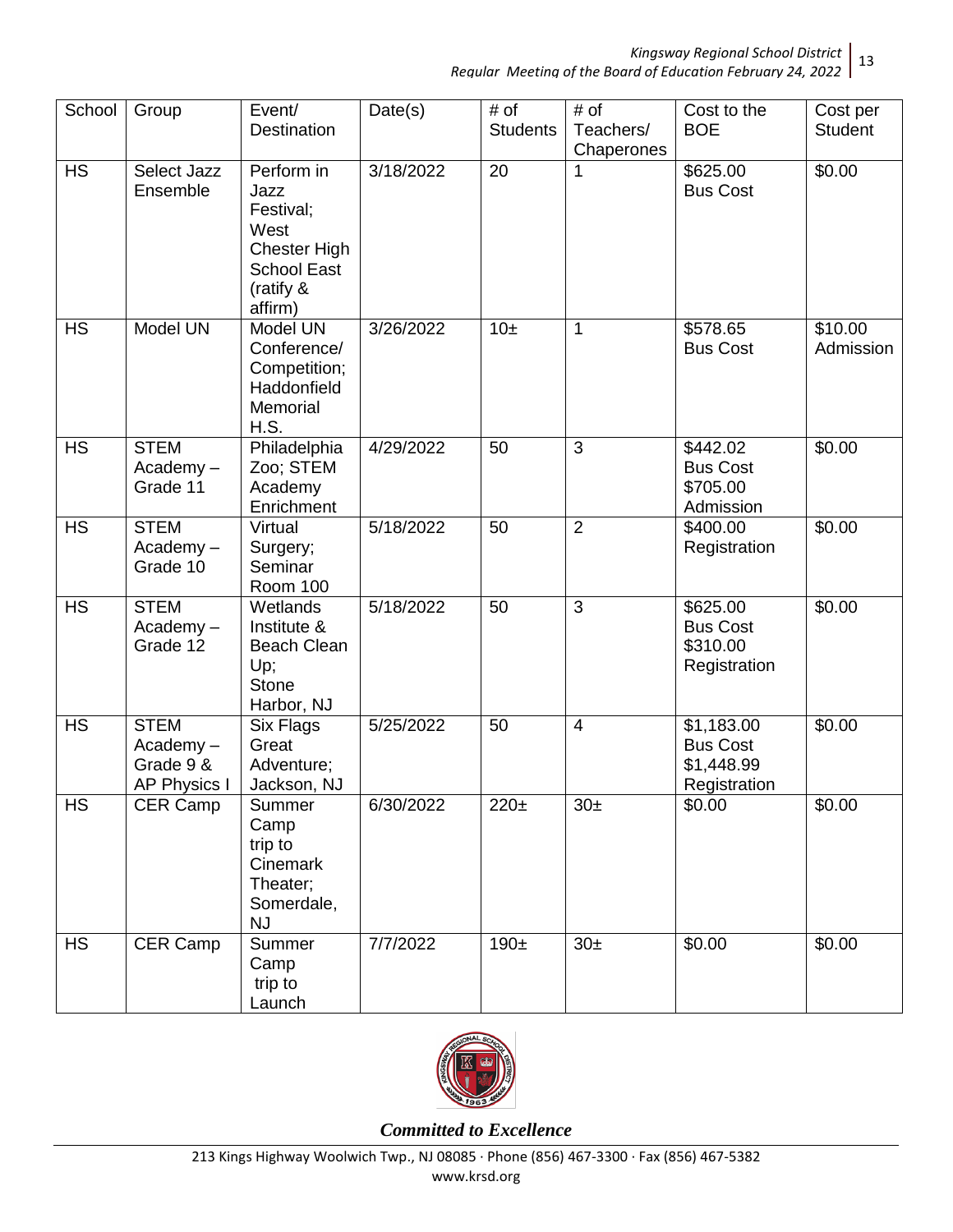| School    | Group    | Event/<br><b>Destination</b>                                                                  | Date(s)   | # of<br><b>Students</b> | # of<br>Teachers/<br>Chaperones | Cost to the<br><b>BOE</b> | Cost per<br><b>Student</b> |
|-----------|----------|-----------------------------------------------------------------------------------------------|-----------|-------------------------|---------------------------------|---------------------------|----------------------------|
|           |          | Trampoline<br>Park;<br>Deptford, NJ                                                           |           |                         |                                 |                           |                            |
| HS        | CER Camp | Summer<br>Camp<br>trip to<br>Philadelphia<br>Zoo;<br>Philadelphia,<br>PA                      | 7/14/2022 | 225±                    | 30 <sub>±</sub>                 | \$0.00                    | \$0.00                     |
| <b>HS</b> | CER Camp | Summer<br>Camp<br>trip to Oasis<br>Family Fun<br>Center; Glen<br>Mills, NJ                    | 7/21/2022 | $200\pm$                | 30 <sub>±</sub>                 | \$0.00                    | \$0.00                     |
| <b>HS</b> | CER Camp | Summer<br>Camp<br>trip to The<br>Funplex;<br>Mt. Laurel,<br><b>NJ</b>                         | 8/4/2022  | $200\pm$                | 30 <sub>±</sub>                 | \$0.00                    | \$0.00                     |
| <b>HS</b> | CER Camp | Summer<br>Camp trip to<br><b>Hot Wheelz</b><br>Skating<br>Center;<br>CherryHill,<br><b>NJ</b> | 8/11/2022 | $200\pm$                | 30 <sub>±</sub>                 | \$0.00                    | \$0.00                     |

# Action (Consent): 7. Fundraiser(s)

Resolved that the Kingsway Regional School District Board of Education approve the fundraiser(s), as recommended by the Superintendent of Schools:

| School    | Program/Group      | Purpose                                                                                                      | Product/Service                             | <b>Start Date</b> | End Date  |
|-----------|--------------------|--------------------------------------------------------------------------------------------------------------|---------------------------------------------|-------------------|-----------|
| <b>HS</b> | Class of 2025      | To raise funds for<br>Freshman Class of 2025                                                                 | Sale of Kingsway Beach<br><b>Towels</b>     | 2/14/2022         | 2/18/2022 |
| <b>HS</b> | <b>Shades Club</b> | To donate coats and<br>sweatshirts to the Sure<br><b>House Mission</b><br>Homeless Outreach in<br>Sewell, NJ | Collecting donated coats<br>and sweatshirts | 3/1/2022          | 3/31/2022 |